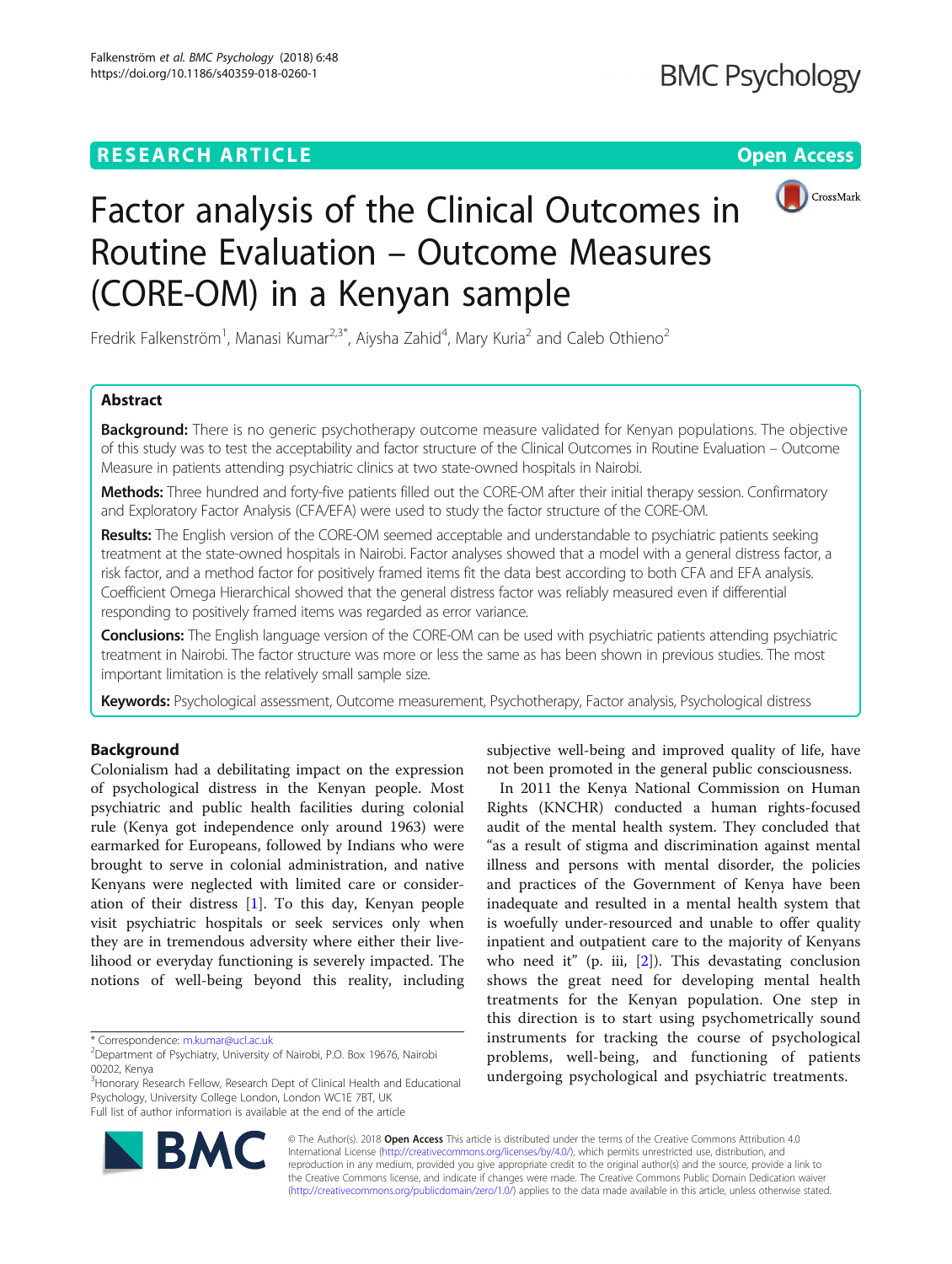The Clinical Outcomes in Routine Evaluation – Outcome Measure (CORE-OM; [\[3](#page-6-0)]) was developed to be a broad measure of psychological distress that could be used for assessing change in psychotherapy in clinical settings.<sup>1</sup> The CORE-OM is widely used in the United Kingdom [[4,](#page-6-0) [5](#page-6-0)], has been used in psychotherapy studies for measuring outcome [[6\]](#page-6-0) and has been translated into several languages. The items cover four domains: well-being (4 items), problems (12 items), functioning (12 items) and risk to self and to others (6 items). Items were developed to be sensitive at different severity levels. Several factor analytic evaluations of the CORE-OM have been reported. The initial Principal Component Analysis reported by the test developers [\[3\]](#page-6-0) suggested three components; a first component that explained a large amount of variance (38%), plus a risk component and a positively worded component.

A later Confirmatory Factor Analysis, also by the test developers [[7\]](#page-6-0), suggested that a bifactor model with a "g-factor" plus method factors (positive/negative responding) and a risk to self and others factor, explained most of the variation in observed item responses. Although their best fitting model included the well-being, psychological problems and functioning domains, factor loadings for these subscales were so small that they did not explain much variance in items.

Factor analysis of the Norwegian version of the CORE-OM [\[8\]](#page-6-0) also suggested a bifactor model. However, in this version the method factors did not contribute to model fit. The best fitting model was a bifactor model with a general distress factor and the four CORE-OM domains. A difference in the modeling approach compared to the British ones [\[3,](#page-6-0) [7\]](#page-6-0) was that the Norwegian authors [\[8](#page-6-0)] treated the CORE-OM response scale as ordinal, while the British ones treated it as continuous.

Another research group working with the English version of the CORE-OM suggested an Item Response Theory approach called Mokken scaling to explain the CORE-OM item responses [[9](#page-6-0)]. Specifically, Mokken scaling assumes unidimensionality, i.e. one latent factor, but items are differentially "difficult" in the sense that different items provide information at different levels of the latent factor. So, rather than items grouping into different subscales that provide information about different types of psychological problems/well-being (as in factor analysis), all items load on a general psychological distress factor but some items differentiate among more severe levels of distress while others differentiate better among less severe levels of distress. Using such an approach, the authors found that the well-being items tended to inform about the lower levels of distress while the risk to self and others items informed about the highest levels of distress (with other items in-between). That approach also suggested that the CORE-OM could be substantially shortened, with suggestions that around 6–8 items would be enough.

The CORE-OM has been translated and psychometrically evaluated in several languages, e.g. Swedish [\[10](#page-6-0)], Norwegian [\[8](#page-6-0)], Italian [\[11](#page-7-0)], Icelandic [[12](#page-7-0)] and Spanish [[13\]](#page-7-0).<sup>2</sup> We know of only one African evaluation of the CORE-OM, and that is from South Africa [[14\]](#page-7-0). As in the present study, the South African evaluation used the English language version of the CORE-OM but evaluated it in for use in the African cultural context. This is a slightly different issue from evaluating a translation, in the sense that it is not the issue of translation that needs to be evaluated but only the application in a different culture. If the existing measure seems to work in these new cultures, that is an advantage since no adaptations need to be done. If not, the instrument needs to be changed.

The purpose of the present study was to test the of the CORE-OM factor structure in a Kenyan sample. We wanted to test whether previous factor analytic results held up in our data, and if the evidence was to the contrary to explore what alternative structure might fit better.

## **Methods**

## Participants

Three hundred and forty-five participants were recruited. The participants either attended one of four clinics; Youth clinic  $(n = 140)$ , Department of Mental Health ( $n = 14$ ), Psychiatric Clinic ( $n = 11$ ) and Mathare Hospital ( $n = 180$ ). The participants' ages ranged from 18 to 60 years old ( $M = 28.9$ ,  $SD = 9.8$ ). The majority of the participants were male (72.6%), while 27.4% of the sample were female, the remaining two participants did not indicate their gender. Patients attended between one and eight sessions of treatment  $(M = 2.7)$ ; the present study uses only baseline data. The most common disorders that patients were seeking treatment for were alcohol or drug addictions (54.8%), psychosis (17.5%), depression (16.9%) and anxiety/stress (12.0%). Other identified problems that were less common included interpersonal problems, physical problems, work/academic problems, self-esteem problems, trauma/abuse, etc. The patients were treated with a variety of medications and therapies, for example, Cognitive Behavioral Therapy, Interpersonal Psychotherapy, Addiction Counseling, Supportive Therapy, Family Therapy, Psychoeducation and Brief Solution Focused Therapy. All participants of our study were out-patients implying that they had recovered enough to resume some degree of normal functioning and if they first came to Mathare hospital due to a legal proceeding; they were deemed safe and mentally stable to be integrated with the society. The study received ethical approval (number P85/02/2014) from KNH/UoN Ethics & Research Committee (KNH/UoN-ERC) and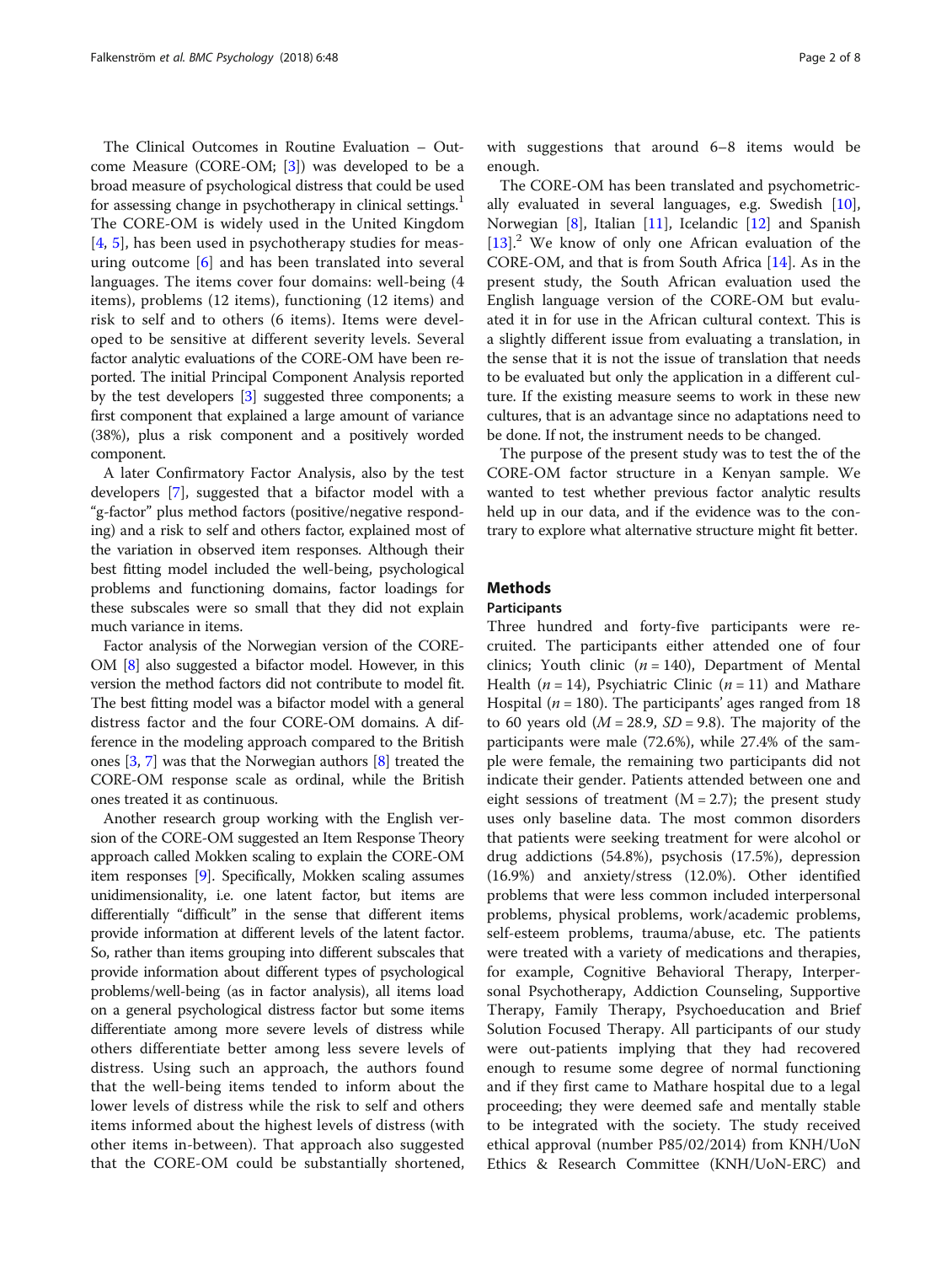took written informed consent was obtained from all study participants.

## Measures

The Clinical Outcomes in Routine Evaluation – Outcome Measure [\[3\]](#page-6-0) consists of 34 items about how the patient has been feeling over the past week in four particular domains; well-being (4 items; e.g. "I have felt O.K. about myself"), problems (12 items; e.g. "I have been disturbed by unwanted thoughts and feelings"), functioning (12 items; e.g. "I have felt warmth or affection for someone") and risk (6 items: e.g. "I have threatened or intimidated another person"). Each item of the CORE-OM is rated on a Likert scale ranging from 0 to 4  $(0 = not at all, 4 = most of the time).$  Eight of the items (24%) are positively framed. Higher scores indicate greater levels of distress. Prior research has established acceptability, internal consistency, test-retest reliability, convergent validity, differentiation between clinical and non-clinical samples and sensitivity to change [\[3](#page-6-0)].

## Procedure

Most of the participants were recruited from Kenyatta National Hospital (KNH) clinics. KNH is a large general hospital with 1500 bed capacity. It also runs outpatient clinics in various disciplines such as medical, psychiatric, and surgical clinics. In addition, there is a psychiatric department that offers counseling and psychotherapy services to patients referred from within and outside the hospital. The Patient support Centre located within KNH started off as a service for patients diagnosed with HIV and other medical problems that needed psychological support. Currently wider ranges of patients attend the Centre including those with purely psychological or social support. The study participants were recruited from two of these clinics; Clinic 24 and the Patient Support Centre. The psychiatric outpatient clinic runs once a week on Wednesday morning and roughly 10 new patients are seen each week. A similar number of new patients are seen at the PSC each week.

Mathare Hospital is a national psychiatric teaching and referral hospital. It was established in 1911 during British Colonial rule and is situated about 10 km from the centre of Nairobi (Kenya's capital city) and about 14 km from Kenyatta National Hospital. The hospital now has over 650 beds, for both male and female patients and it has a drug rehabilitation centre, inpatient care for prisoners, a child and adolescent outpatient clinic amongst its prominent clinics. It has over a dozen Government-employed psychiatrists with several technicians, pathologists, nurses and health workers affiliated with the hospital. The institution has a long history of stigmatization and usually its clientele include those who cannot afford private services and are considered

too disturbed to be managed in any other private or public facility, or in the community. Whilst its primary catchment is Nairobi it does have patients from rural Kenyan towns.

Data was collected from April 2014 to March 2015. After each therapy session, patients were asked by a research assistant to take about 5–10 min to fill in the CORE-OM questionnaire. Only the first session CORE-OM was used in the present study. No eligible participant declined to participate in our study. Despite this, due to time constraints on the research assistants, data could not be meticulously collected from all patients attending the clinics throughout the year. There were several reasons for this. At times these appointments were changed due to personal circumstances of the patients, at times due to financial constraints associated with finding travel or hospital fee and at other times there were overlapping appointments with other hospitals or hospital clinics that made it difficult to track participants consistently. The patient flow in the clinics varied depending on the time of the year making it difficult to predict who would come back on their scheduled visit. The research assistants were postgraduate students working part-time on the project. The data that was missing for this reason was most likely completely random. If this assumption is true, results would be unaffected by the missing data. Such practical barriers have been commonly noted in mental health services research in resource constraint settings.

## Statistical analysis

The CORE-OM data were first subjected to Confirmatory Factor Analysis (CFA) using models specified by theory and prior research. Since the originally specified model for the CORE-OM, with four correlated factors corresponding to the four domains, has been refuted by several factor analyses, we did not consider that model. The models compared were; 1) a bifactor model with a general distress factor plus the four CORE-OM domains, 2) a bifactor model with a general distress factor and a risk factor, 3) a bifactor model with a general distress factor, a method factor for positively keyed items, and the four CORE-OM domains, and 4) a bifactor model with a general distress factor, a method factor for positively keyed items, and a risk factor. Note that in contrast to prior CORE-OM factor analyses [[7,](#page-6-0) [8](#page-6-0)] we did not estimate two separate method factors for positive and negative responding, respectively, since negative responding would not be possible to distinguish from the general distress factor and would thus be redundant. The positive responding factor loadings were constrained to 1, under the assumption that a method factor is likely to affect all items equally.

Since the data for these analyses were from a very different cultural context than the British data, we were prepared that data might not fit our models very well. In case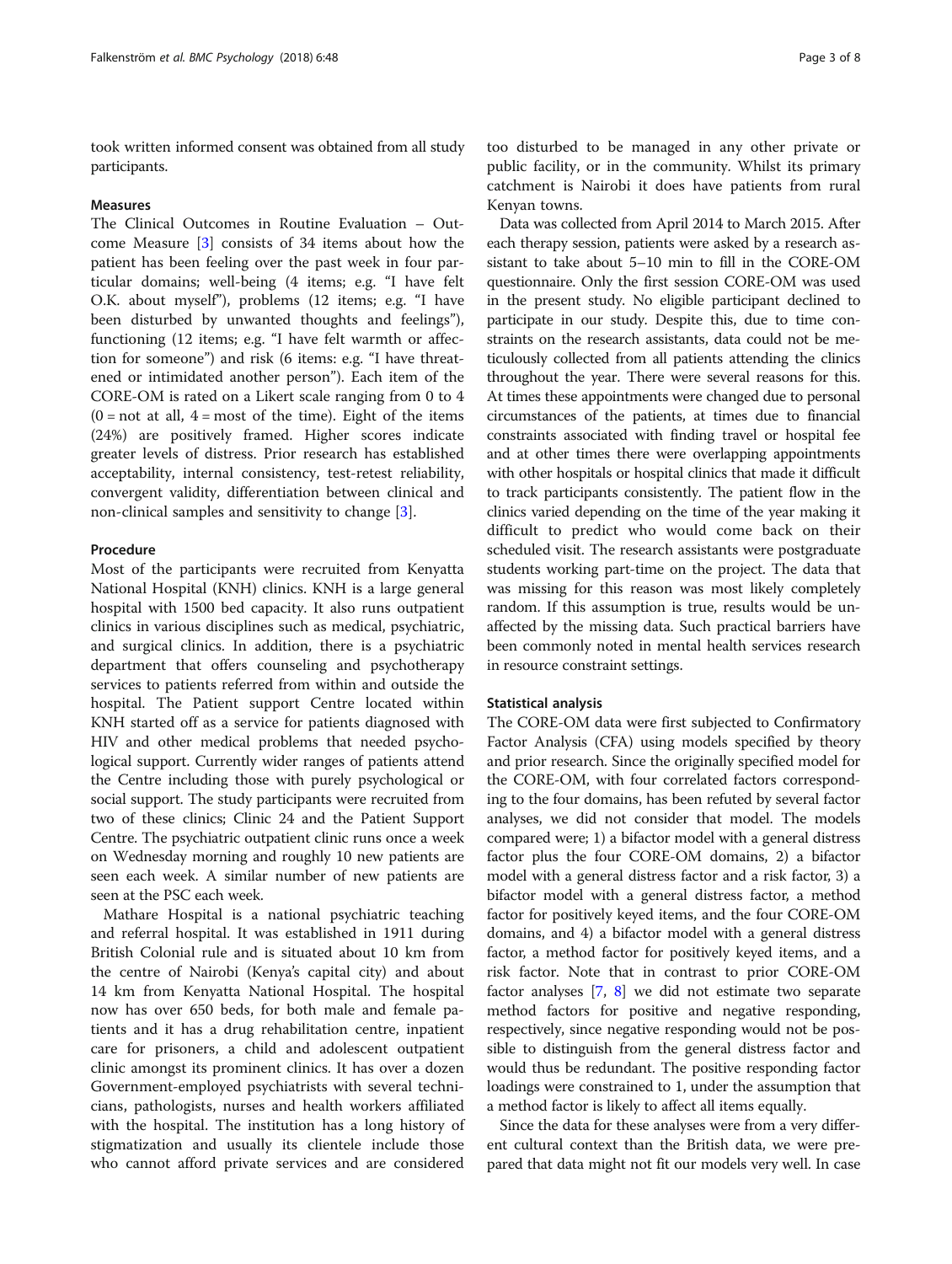models would fit poorly, we planned to use Exploratory Factor Analysis (EFA) to see whether another structure might be more appropriate for the Kenyan CORE-OM data. In addition to the use of model fit criteria, which tend to be hard for factor models with many indicators to achieve [[15\]](#page-7-0), we also evaluated the practical significance of our models using Explained Common Variance (ECV;  $[16]$  $[16]$  $[16]$ ) which is a measure of "essential unidimensionality" that can be used as criterion for when a model with a strong G-factor is unidimensional enough to be used as such in practice. The ECV is defined as the amount of variance explained by the general factor divided by the total variance explained by all factors (general plus specific factors). Reliability of factors was determined using the Coefficient Omega Hierarchical. All analyses used the covariance matrix of the baseline CORE-OM measure, and were estimated with Maximum Likelihood estimation using Mplus 8, version 1.5 [\[17\]](#page-7-0).

## Results

## Descriptive statistics

Item-level missing data was sparse, with at most four patients (1%) skipping some items. All items had skewness statistics between − 0.1 and 1.7, and kurtosis between − 1.3 and 1.7. Mean level of distress at intake (CORE-OM clinical score = average of all items  $\times$  10) was 14.8 (SD = 7.9, range 1.8–37.9).

## Confirmatory factor analysis

Table 1 shows model fit indices for the models tested. All models that allowed the four domains to be correlated yielded correlations > 1.0 between Well-being and Problems, indicating that these were not possible to separate. Of the remaining models, Model 1c) G-factor plus three correlated domains (i.e. Well-being and Problems merged into one factor) and Model 3c) G-factor plus positive responding and Risk, showed the best fit to data. However, Model 1c) showed a problematic pattern of loadings, with the combined Well-being/Problems factor having no statistically significant loadings and the Functioning factor having both positive and negative loadings. Model 3c) showed adequate loadings for both the G-factor and the specific Risk and Positive responding factors. Still, none of the models fit well according to conventional standards (i.e. significant Chi-square test, RMSEA above .05, and CFI below .90). For this reason, a decision was made to also do an EFA to see whether an alternative structure would emerge for the Kenyan sample.

## Exploratory factor analysis

Exploratory Factor Analysis was run using Maximum Likelihood estimation. Scree plot analysis indicated either 3- or 4 factors. Parallel analysis [[18\]](#page-7-0) suggested a 4-factor solution, although the fourth eigenvalue was only marginally larger (.03) for the observed covariance matrix than the average eigenvalue for the simulated data. Thus, 3- and 4-factor solutions were explored in terms of interpretability and factor structure. Two different rotation methods were tested, first oblique rotation and then bifactor rotation. Output for the bifactor rotation method seemed more interpretable, so this method was chosen. Both 3- and 4- factor models had a strong G-factor, a factor for the Risk items, and a factor for the Positively framed items. The fourth factor in the 4-factor solution was hard to interpret and its highest loading was .38, so the 3-factor solution was chosen. Loadings for all items on the three factors are presented in Table [2](#page-5-0). As can be seen, the pattern fits well with the G-factor, Risk items, and Positively framed items. This structure is highly similar to the factor structure found for English language CORE-OM with data from the UK [[7](#page-6-0)]. However, it should be noted that model fit indices for this model  $(\chi^2)$  $(462) = 1100.97$ , RMSEA = .06  $(95\%$  CI .06, .07), CFI = .87, SRMR = .04) did still not quite match conventional standards for model fit of SEM models, at least not the CFI which should be >.90 according to most sources (e.g. [\[19\]](#page-7-0)).

#### Unidimensionality of the 28 non-risk items?

From the results so far, it seems fairly clear that the risk items - although strongly related to the general distress factor, might be usefully treated as a separate index since they apparently include important information that is

|  | <b>Table 1</b> Model fit information for Confirmatory Factor Analyses of the Clinical Outcomes in Routine Evaluation - Outcome Measure |  |  |  |  |  |  |
|--|----------------------------------------------------------------------------------------------------------------------------------------|--|--|--|--|--|--|
|--|----------------------------------------------------------------------------------------------------------------------------------------|--|--|--|--|--|--|

| Model                                                                | $X^2$ (df)     | p       | <b>AIC</b> | <b>RMSEA (95%CI)</b> | <b>CFI</b> | SRMF |  |
|----------------------------------------------------------------------|----------------|---------|------------|----------------------|------------|------|--|
| 1. a) $G +$ four uncorrelated domains                                | 1330.28 (497)  | < 0.001 | 36287.00   | $.07$ $(.06, .07)$   | .84        | .06  |  |
| 1. b) $G +$ four correlated domains <sup>a</sup>                     | 1139.73 (487)  | < 0.001 | 36116.45   | $.06$ $(.06, .07)$   | .87        | .05  |  |
| 1. c) $G +$ three correlated domains <sup>b</sup>                    | 1143.24 (490)  | < 0.001 | 36113.96   | $.06$ $(.06, .07)$   | .87        | .05  |  |
| $2. G + risk$                                                        | 1439.30 (521)  | < 0.001 | 36348.02   | $.07$ $(.07, .08)$   | .82        | .06  |  |
| 3. a) $G + pos.$ responding $+ four$ correlated domains <sup>a</sup> | 977.80 (482)   | < 0.001 | 35964.51   | $.06$ $(.05, .06)$   | .90        | .04  |  |
| 3. b) $G + pos$ responding + three correlated domains <sup>b</sup>   | No convergence |         |            |                      |            |      |  |
| 4. $G + pos.$ responding $+$ risk                                    | 1224.05 (520)  | < 0.001 | 36134.76   | $.06$ $(.06, .07)$   | .86        | .05  |  |

<sup>a</sup>The correlation between Well-being and Problems was estimated as > 1.0 in all models with four correlated domains

<sup>b</sup>In the models with three correlated domains, Well-being and Problems were merged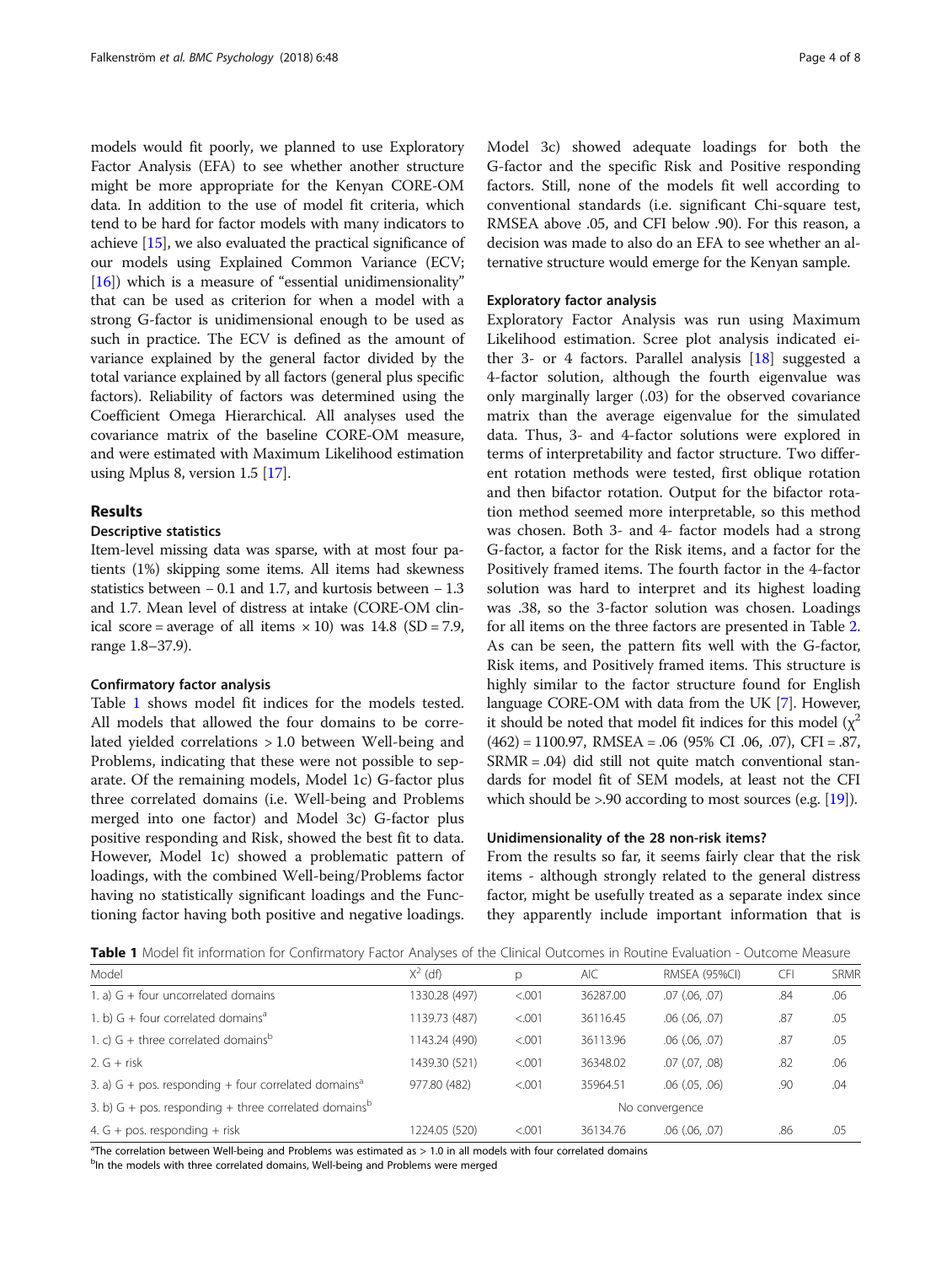not included in the general distress factor. It is less clear what to do about the eight positively framed items. Using the loadings from Table [2,](#page-5-0) the ECV was calculated as .81, meaning that 81% of variance across all 34 items of the CORE-OM can be explained by the general factor. If the risk items are removed, the ECV goes up to .86. These are both high scores, suggesting that the lion's share of the variance in the CORE-OM items is due to the general distress factor.

## Reliability of the general distress factor

An additional useful statistic is the Coefficient Omega Hierarchical, which is a measure of reliability of the general factor in a bifactor model. This is calculated as the square of the sum of loadings on the general factor divided by (the square of the sum of loadings on the general factor plus the sum of the square of loadings of specific factors and the sum of residual variances). The coefficient Omega Hierarchical was calculated as .92 across all 34 items. This means that using the sum or mean of all 34 items will result in a reliable measure of the general distress factor despite the fact that variance due to risk and positive responding will be treated as error variance. If the risk items were removed, Omega Hierarchical increased marginally (to .93). Removing also positively framed items did not affect Omega Hierarchical further.

To check the reliability of the risk subscale, we also calculated Omega Hierarchical for an index of these six items. The reliability of this index was only .33 for risk uninfluenced by the general distress factor. However, it does not seem reasonable to remove general distress from the risk scale, and if the general factor was retained within the risk factor the reliability was .84.

## **Discussion**

The CORE-OM has been translated into several languages and has yielded slightly different factor structures in different samples. Results of the present study indicate that the English version of the CORE-OM was acceptable to patients attending hospital based psychiatric care in urban Nairobi. Given that a meaningful factor structure emerged it also seemed to have been understandable, although this was not tested directly. This is an important, positive finding for cross-cultural application of CORE-OM, given possible language and cultural barriers around expression of idioms of distress, and functional literacy problems in the population visiting public hospitals in Nairobi.

The factor structure for the Kenyan version of the CORE-OM was highly similar to the one found in British data [\[7\]](#page-6-0), with a strong general distress factor plus additional factors for risk items and positively framed items. A difference was that in our sample we were unable to find any meaningful differentiation between the original CORE-OM domains, especially not between well-being and psychological problems. However, although the British factor analysis showed better model fit for a model including the four CORE-OM domains than for the model with only general distress, method factors and risk, the non-risk domain factors in their study explained very little variance (well-being 1%, psychological problems 6%, and functioning 8%; compared to 39% for the risk factor). The factor analysis [[8\]](#page-6-0) on the Norwegian version of the CORE-OM found the model with a general factor plus the four domains to fit the data better than a model without the problems, well-being and functioning domains. In that study, the pattern of loadings can be said to provide good support for the risk factor (22% explained variance) reasonable support for the psychological problems domain (12% explained variance), while well-being and psychological problems explaining little variance (1% and 5%, respectively). Both Norwegian and British factor analyses [[7](#page-6-0), [8](#page-6-0)] found quite similar amounts of variance explained for the general distress factor (32% and 29%) as we did (33%).

The practical implication of this is that it seems to be possible to use the sum or mean of all 34 CORE-OM items as a reliable measure of general psychological distress in a Kenyan population. The bias due to differential responding to positive items seems to be negligible, since reliability was excellent even if the variance due to positive responding was treated as error variance. If risk of violence to selfand/or others is an important factor to be studied, it also seems possible to create a separate reliable index of the six risk items, while keeping in mind that the risk items are substantially affected by the general distress factor.

Strengths of this study include the wide age group to which CORE-OM was administered as well as the mostly lower-class population studied. This would be one of the first studies in Kenya to study a comprehensive self-report measure that assesses psychological distress rather than psychiatric interview schedules that tend to focus on discrete symptoms rather than continuous distress and well-being. It is certainly one of the few studies that will potentially build greater evidence towards consolidating a psychological understanding of mental illnesses in Kenya.

There are some limitations of the present study: First, we only tested the factor structure at a single time-point. This means that we cannot determine whether the CORE-OM works as a measure of change in these settings. Specifically, longitudinal factor invariance, test-retest reliability, and sensitivity to change will all need to be evaluated before the measure can confidently be used as an outcome measure in these contexts. In addition, our design in the present study did not enable us to test the possibility that the CORE-OM misses important types of distress that are important for Kenyans seeking mental health care.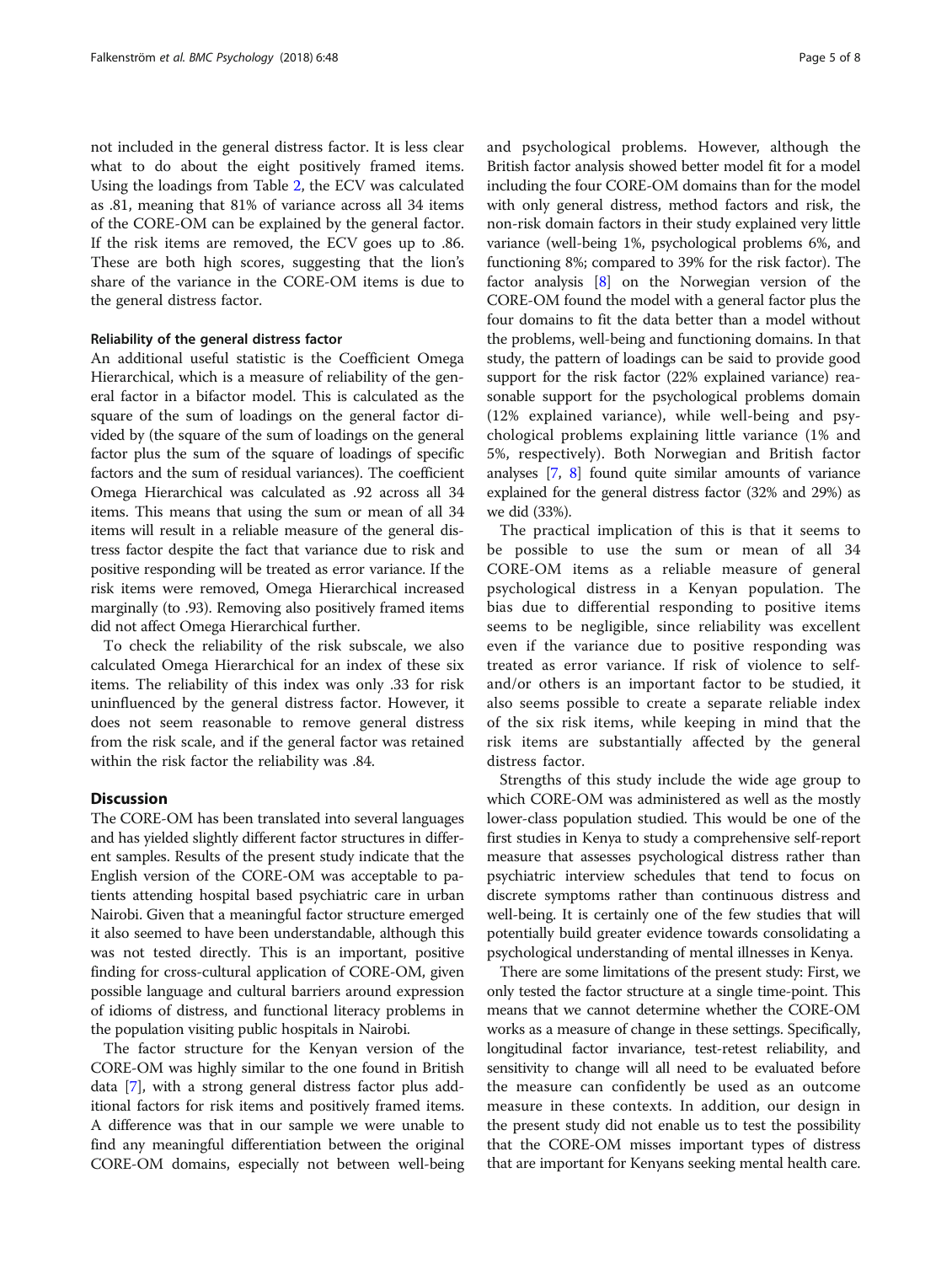<span id="page-5-0"></span>Table 2 Exploratory Factor Analysis of the Clinical Outcomes in Routine Evaluation - Outcome Measure with Bifactor Rotation

| Item                                                                  | G-factor | Risk     | Positive responding |  |
|-----------------------------------------------------------------------|----------|----------|---------------------|--|
| I have felt terribly alone and isolated                               | $0.63*$  | 0.06     | $-0.20*$            |  |
| I have felt tense, anxious or nervous                                 | $0.62*$  | $-0.03$  | $-0.31*$            |  |
| I have felt I have someone to turn to for support when needed         | $0.28*$  | 0.02     | $0.32*$             |  |
| I have felt O.K. about myself                                         | $0.56*$  | $-0.06$  | $0.27*$             |  |
| I have felt totally lacking in energy and enthusiasm                  | $0.56*$  | 0.01     | $-0.09$             |  |
| I have been physically violent to others                              | $0.44*$  | $0.50*$  | 0.04                |  |
| I have felt able to cope when things go wrong                         | $0.47*$  | 0.04     | $0.30*$             |  |
| I have been troubled by aches, pains or other physical problems       | $0.41*$  | 0.11     | $-0.24*$            |  |
| I have thought of hurting myself                                      | $0.58*$  | $0.54*$  | 0.01                |  |
| Talking to people has felt too much for me                            | $0.33*$  | 0.09     | $-0.03$             |  |
| Tension and anxiety have prevented me doing important things          | $0.61*$  | $-0.03$  | $-0.14*$            |  |
| I have been happy with the things I have done                         | $0.59*$  | 0.00     | $0.34*$             |  |
| I have been disturbed by unwanted thoughts and feelings               | $0.70*$  | 0.00     | $-0.01$             |  |
| I have felt like crying                                               | $0.64*$  | $0.16*$  | $-0.00$             |  |
| I have felt panic or terror                                           | $0.65*$  | 0.08     | $-0.19*$            |  |
| I made plans to end my life                                           | $0.53*$  | $0.44*$  | $-0.01$             |  |
| I have felt overwhelmed by my problems                                | $0.74*$  | $-0.06$  | $-0.15*$            |  |
| I have had difficulty getting to sleep or staying asleep              | $0.61*$  | $-0.02$  | $-0.22*$            |  |
| I have felt warmth or affection for someone                           | $0.26*$  | 0.04     | $0.37*$             |  |
| My problems have been impossible to put to one side                   | $0.67*$  | $-0.09$  | $-0.02$             |  |
| I have been able to do most things I needed to                        | $0.46*$  | $-0.06$  | $0.40*$             |  |
| I have threatened or intimidated another person                       | $0.41*$  | $0.34*$  | $-0.05$             |  |
| I have felt despairing or hopeless                                    | $0.75*$  | 0.07     | 0.02                |  |
| I have thought it would be better if I were dead                      | $0.69*$  | $0.37*$  | $-0.00$             |  |
| I have felt criticised by other people                                | $0.62*$  | 0.09     | $-0.01$             |  |
| I have thought I have no friends                                      | $0.64*$  | 0.09     | $-0.05$             |  |
| I have felt unhappy                                                   | $0.80*$  | $-0.06$  | 0.02                |  |
| Unwanted images or memories have been distressing me                  | $0.65*$  | $-0.03$  | $-0.01$             |  |
| I have been irritable when with other people                          | $0.72*$  | 0.05     | 0.02                |  |
| I have thought I am to blame for my problems and difficulties         | $0.36*$  | 0.05     | $-0.07$             |  |
| I have felt optimistic about my future                                | $0.28*$  | 0.03     | $0.45*$             |  |
| I have achieved the things I wanted to                                | $0.54*$  | $-0.25*$ | $0.35*$             |  |
| I have felt humiliated or shamed by other people                      | $0.65*$  | $-0.04$  | 0.07                |  |
| I have hurt myself physically or taken dangerous risks with my health | $0.53*$  | $0.37*$  | 0.03                |  |

Items with loadings  $\geq$  .32 in bold text [[16\]](#page-7-0)  $*p < .05$ 

This issue is, however, partly addressed by other studies from our research group (e.g. [\[20\]](#page-7-0)).

The minimum sample size needed for factor analysis is a source of confusion, with common recommendations having little empirical support [\[21](#page-7-0)]. Minimum sample size depends on the size of communalities (i.e. variance in indicator variables explained by the factors, which should be large) and the number of variables per factor (the more variables

per factor the better). In our case we had fairly low communalities (many below .5), but also many variables per factor (on average more than 10). According to the simulations reported in  $[21]$  $[21]$ , this would – in combination with our sample size  $(N = 345)$  yield excellent recovery of the population factor structure (congruence around .98). In addition, our results were consistent with a structure found in prior research [\[7\]](#page-6-0). Still, replication in a larger sample would be desirable.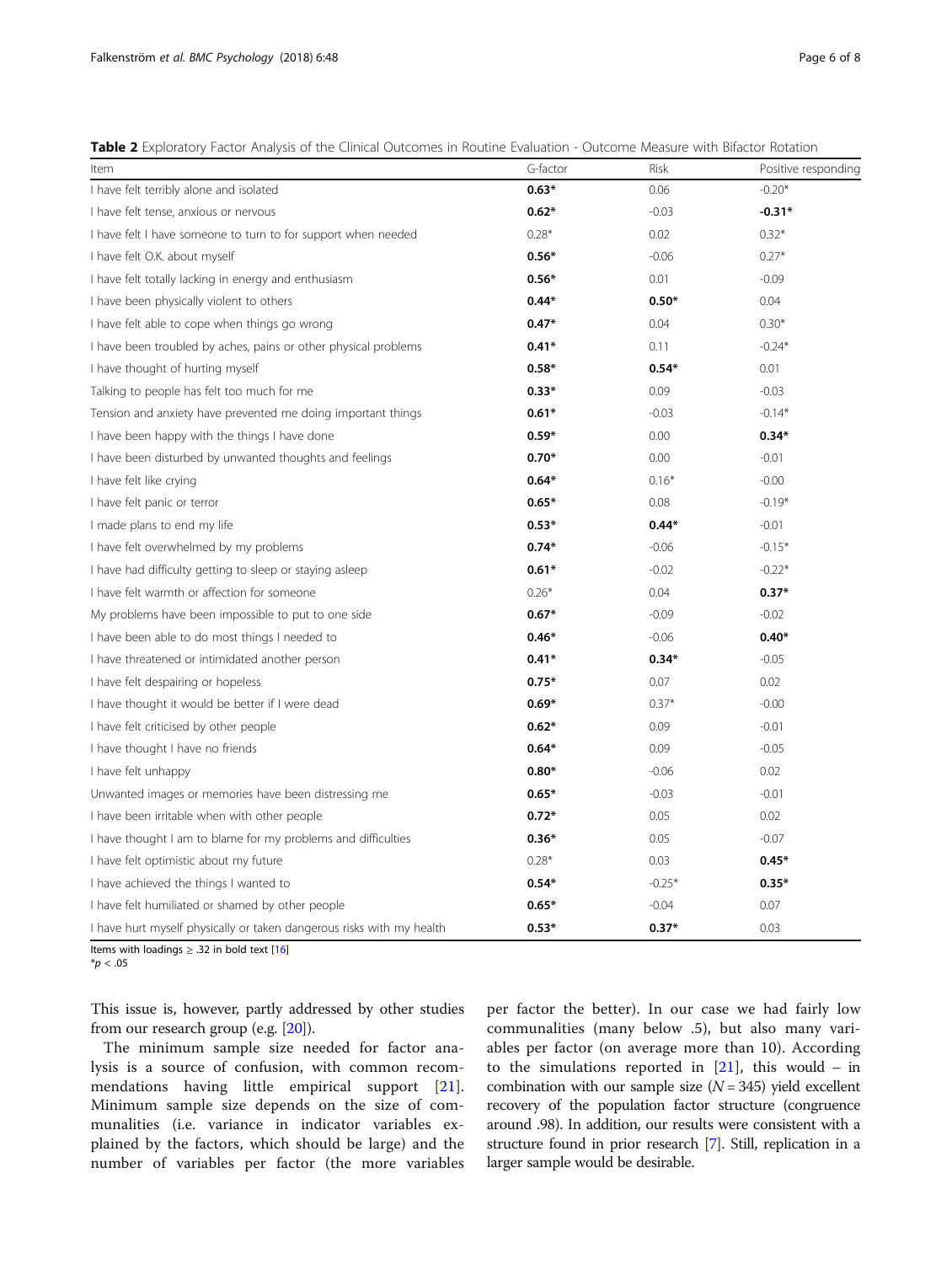<span id="page-6-0"></span>Another limitation is that model fit according to the CFI was below conventional standards even for the best fitting models. Still, it is surprising that the CFI showed inadequate fit when other indices such as the SRMR and RMSEA were if not excellent so at least adequate. Since the CFI compares model fit to the fit of an independence model (i.e. a model assuming zero correlations among all items), it is possible for the CFI to be low when correlations between items are, on average, low (which means that the independence model will fit relatively good). It has been suggested [[22](#page-7-0)] that when the RMSEA of the independence model is below .158, the CFI should not be calculated since it will be negatively biased. In the present data, the RMSEA of the independence model was .162, i.e. very close to this cut-off. So, it seems likely that the low CFI was due to a too well-fitting independence model.

## **Conclusions**

The English language version of the CORE-OM was shown to be acceptable to patients and with similar factor structure in a sample of mostly lower-class patients seeking treatment at psychiatric clinics in Nairobi. The measure captures general psychological distress reliably, and can also be used to measure risk for harm to self- and/or others.

## **Endnotes**

<sup>1</sup>The CORE instruments are free to reproduce without fee both on paper and in software but that they are all copyright to CORE System Trust ([https://www.coresys](https://www.coresystemtrust.org.uk/home/copyright-licensing)[temtrust.org.uk/home/copyright-licensing/](https://www.coresystemtrust.org.uk/home/copyright-licensing)). <sup>2</sup>

<sup>2</sup>The CORE System Trust has a webpage devoted to translations, see [https://www.coresystemtrust.org.uk/](https://www.coresystemtrust.org.uk/translations/?) [translations/?](https://www.coresystemtrust.org.uk/translations/?)

#### Abbreviations

CFI: Confirmatory Factor Analysis; CORE-OM: Clinical Outcomes in Routine Evaluation – Outcome Measure; EFA: Exploratory Factor Analysis; KNH: Kenyatta National Hospital; MNH: Mathare National Hospital; RMSEA: Root Mean Square Error of Approximation; SEM: Structural Equation Modelling; SRMR: Standardized Root Mean Square Residual; UoN: University of Nairobi

#### Acknowledgements

The authors wish to thank Carol Mwakio, Judy Mbuthia, and Yvonne Olando for help with data collection at KNH and Mathare Hospital. We wish to thank all our participants- patients and staff at Mathare and Kenyatta National Hospitals for their cooperation.

### Funding

The authors would also like to thank the Center for Clinical Research Sörmland for a small grant supporting this project via a grant to FF. The project was also supported in 2015–2016 by MEPI/Prime-K seed grant covered under award 1R24TW008889 from the US National Institutes of Health to MK. The content is solely the responsibility of the authors and does not necessarily represent the official views of the US National Institute of Health. Both funding agencies have not influenced any part of the study or results in any way.

## Availability of data and materials

The datasets used and/or analyzed during the current study are available from the corresponding author on reasonable request.

#### Authors' contributions

FF took part in the planning and design of the study, performed and interpreted statistical analyses, and wrote the major part of the manuscript. MK also took part in the planning and design of the study, interpretation of statistical analyses and wrote parts of the manuscript. AZ did data entry and checks of data integrity, and took part in the statistical analysis and interpretation of these. MK and CO took part in the planning and design of the study and worked on practical implementation issues at KNH and Mathare Hospital. All authors read, commented on, and approved the final version of the manuscript.

#### Ethics approval and consent to participate

Ethics approval (P85/02/2014) was obtained from KNH/UoN Ethics & Research Committee (KNH/UoN-ERC). Informed written consent was obtained from all participants.

#### Consent for publication

Not applicable.

#### Competing interests

The authors declare that they have no competing interests.

## Publisher's Note

Springer Nature remains neutral with regard to jurisdictional claims in published maps and institutional affiliations.

#### Author details

<sup>1</sup>Department of Behavioural Sciences and Learning, Linköping University, SE-581 83 Linköping, Sweden. <sup>2</sup>Department of Psychiatry, University of Nairobi, P.O. Box 19676, Nairobi 00202, Kenya. <sup>3</sup>Honorary Research Fellow, Research Dept of Clinical Health and Educational Psychology, University College London, London WC1E 7BT, UK. <sup>4</sup>Queen Mary's College, Miles End, London E1 4NS, UK.

## Received: 30 April 2018 Accepted: 11 September 2018 Published online: 01 October 2018

#### References

- 1. Jackson W. Bad blood: poverty, psychopathy and the politics of transgression in Kenya Colony, 1939-59. J Imp Commonw Hist. 2011; 39(1):73–94.
- 2. Kenya National Commission on Human Rights. Silenced minds: The systemic neglect of the mental health system in Kenya. Nairobi; 2011.
- 3. Evans C, Connell J, Barkham M, Margison F, McGrath G, Mellor-Clark J, Audin K. Towards a standardised brief outcome measure: psychometric properties and utility of the CORE--OM. Br J Psychiatry. 2002;180:51–60.
- 4. Barkham M, Mellor-Clark J, Connell J, Cahill J. A CORE approach to practicebased evidence: a brief history of the origins and applications of the CORE-OM and CORE system. Couns Psychother Res. 2006;6:3–15.
- 5. Barkham M, Margison F, Leach C, Lucock M, Mellor-Clark J, Evans C, Benson L, Connell J, Audin K, McGrath G. Service profiling and outcomes benchmarking using the CORE-OM: toward practice-based evidence in the psychological therapies. J Consult Clin Psychol. 2001;69:184–96.
- 6. Holmqvist R, Ström T, Foldemo A. The effects of psychological treatment in primary care in Sweden – a practice-based study. Nord J Psychiatry. 2014;68:204–12.
- 7. Lyne KJ, Barrett P, Evans C, Barkham M. Dimensions of variation on the CORE-OM. Br J Clin Psychol. 2006;45(Pt 2):185–203.
- 8. Skre I, Friborg O, Elgarøy S, Evans C, Myklebust LH, Lillevoll K, Sørgaard K, Hansen V. The factor structure and psychometric properties of the clinical outcomes in routine evaluation – outcome measure (CORE-OM) in Norwegian clinical and non-clinical samples. BMC Psychiatry. 2013;13:99.
- 9. Bedford A, Watson R, Lyne J, Tibbles J, Davies F, Deary IJ. Mokken scaling and principal components analyses of the CORE-OM in a large clinical sample. Clin Psychol Psychother. 2010;17(1):51–62.
- 10. Elfström ML, Evans C, Lundgren J, Johansson B, Hakeberg M, Carlsson SG. Validation of the Swedish version of the Clinical Outcomes in Routine